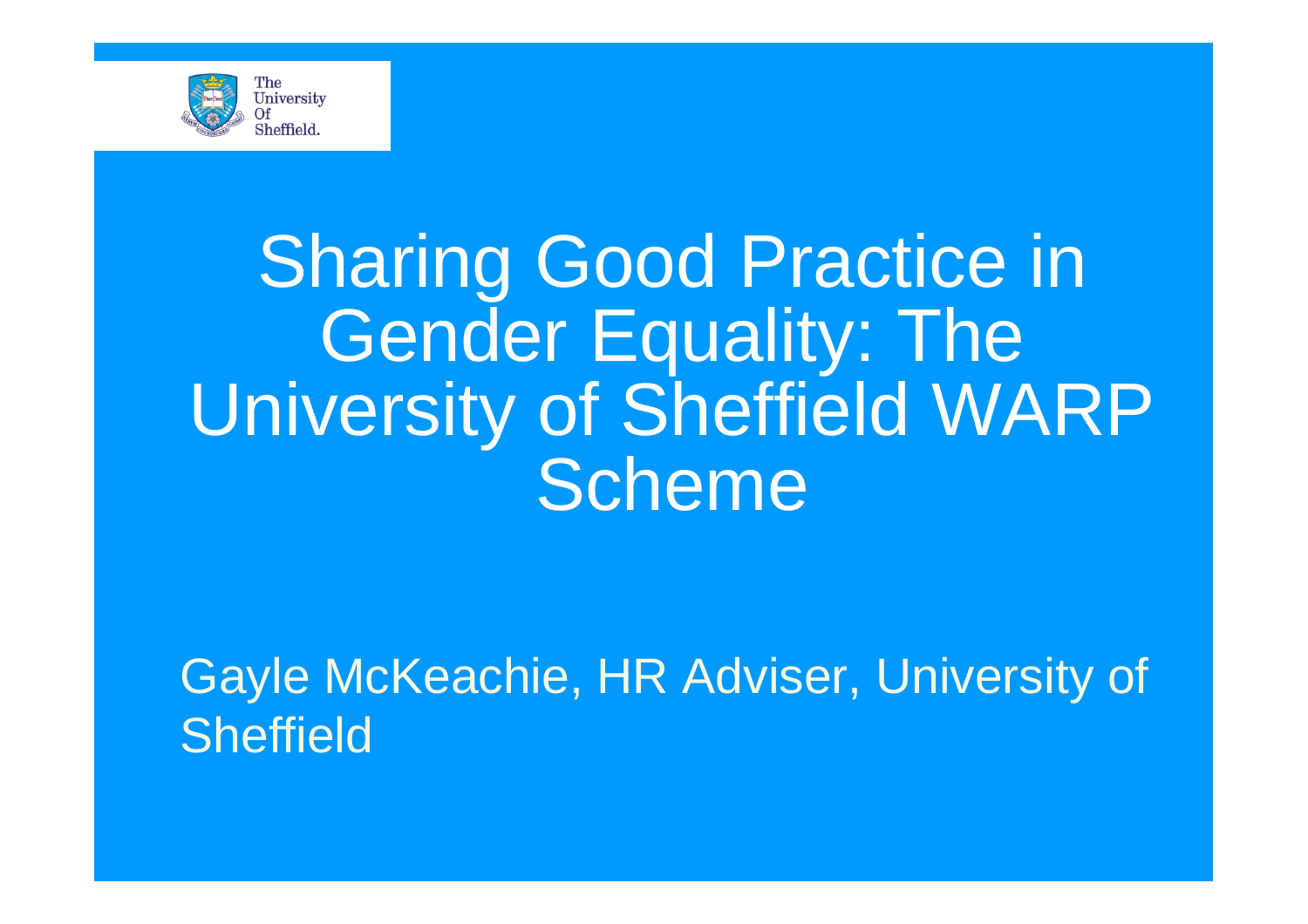

#### Agenda

- What is WARP?
- Aims of WARP
- Drivers for implementing
- Set up process
- Benefits and Impact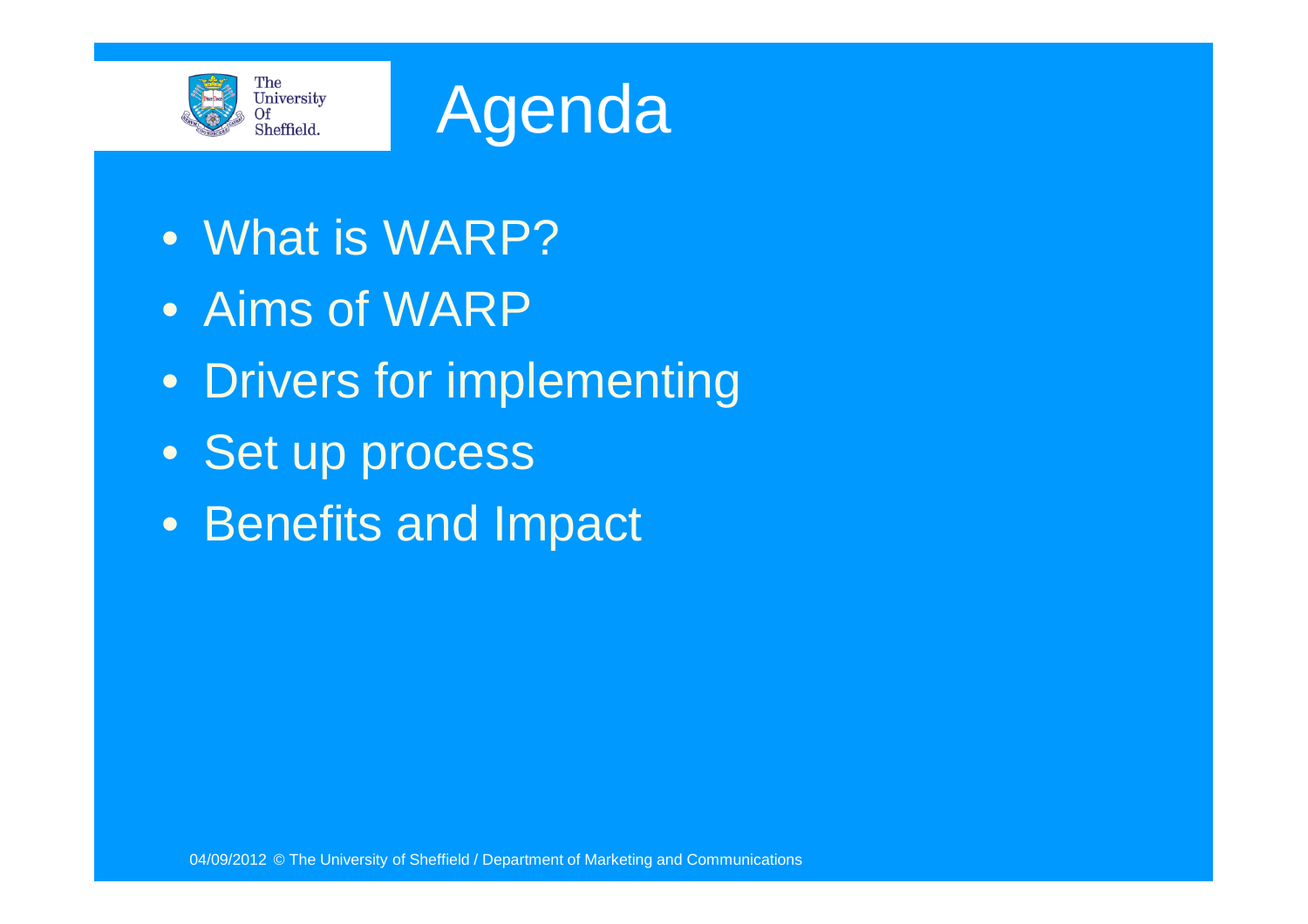

What is WARP?

- Targeted support to returning women academics and researchers in STEM subjects
- Launched in January 2006
- Eligibility criteria:
- Member of academic /Research staff within STEM area
- $\triangleright$  Be taking maternity leave
- $\triangleright$  Be absent for a minimum of 6 months
- $\triangleright$  Have 6 months remaining on contract upon return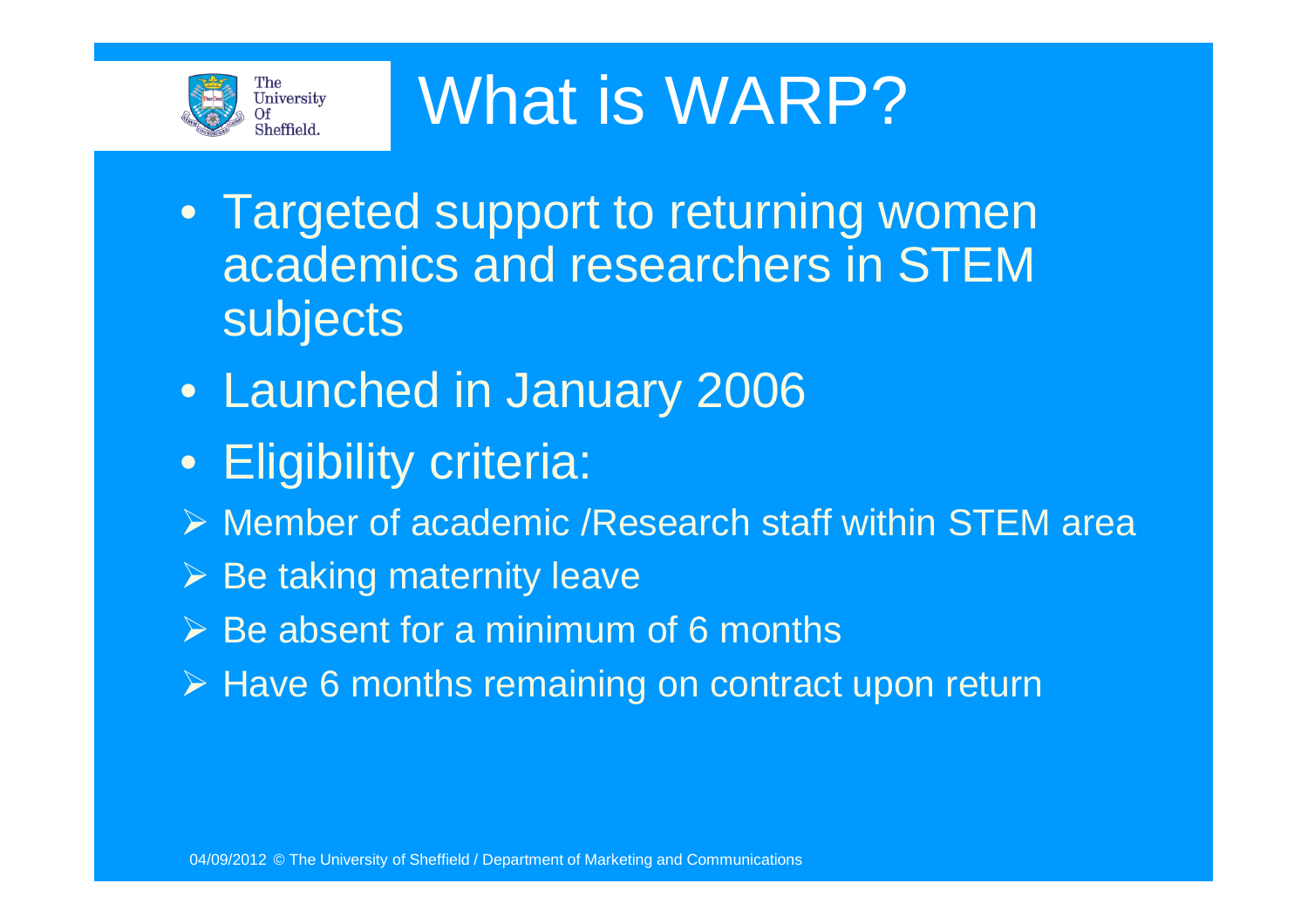

#### What is WARP?

- Funding: £10K per place, total budget of £150K
- Use of funding:
- Additional post
- $\triangleright$  Extra day/additional hours
- $\triangleright$  Training/conferences
- Purchase essential laboratory equipment
- Application process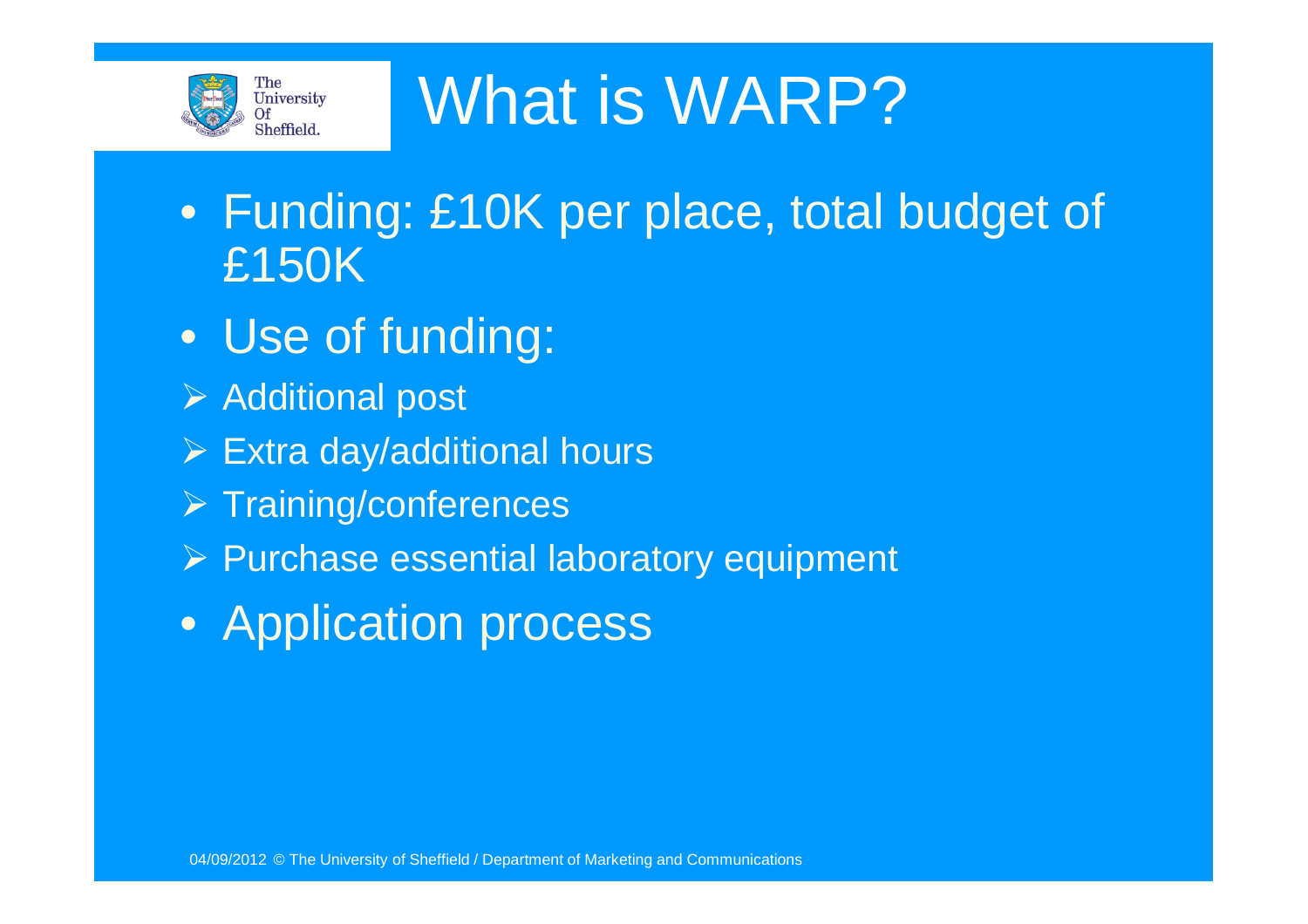

#### Aims of WARP

- Provide additional support to allow focus on research, minimising impact of absence on career development.
- Offer practical resource support
- Create a working environment that encourages women academics to flourish professionally
- Continue to develop forward thinking, innovative staffing practices
- Improve representation of women in **STEM**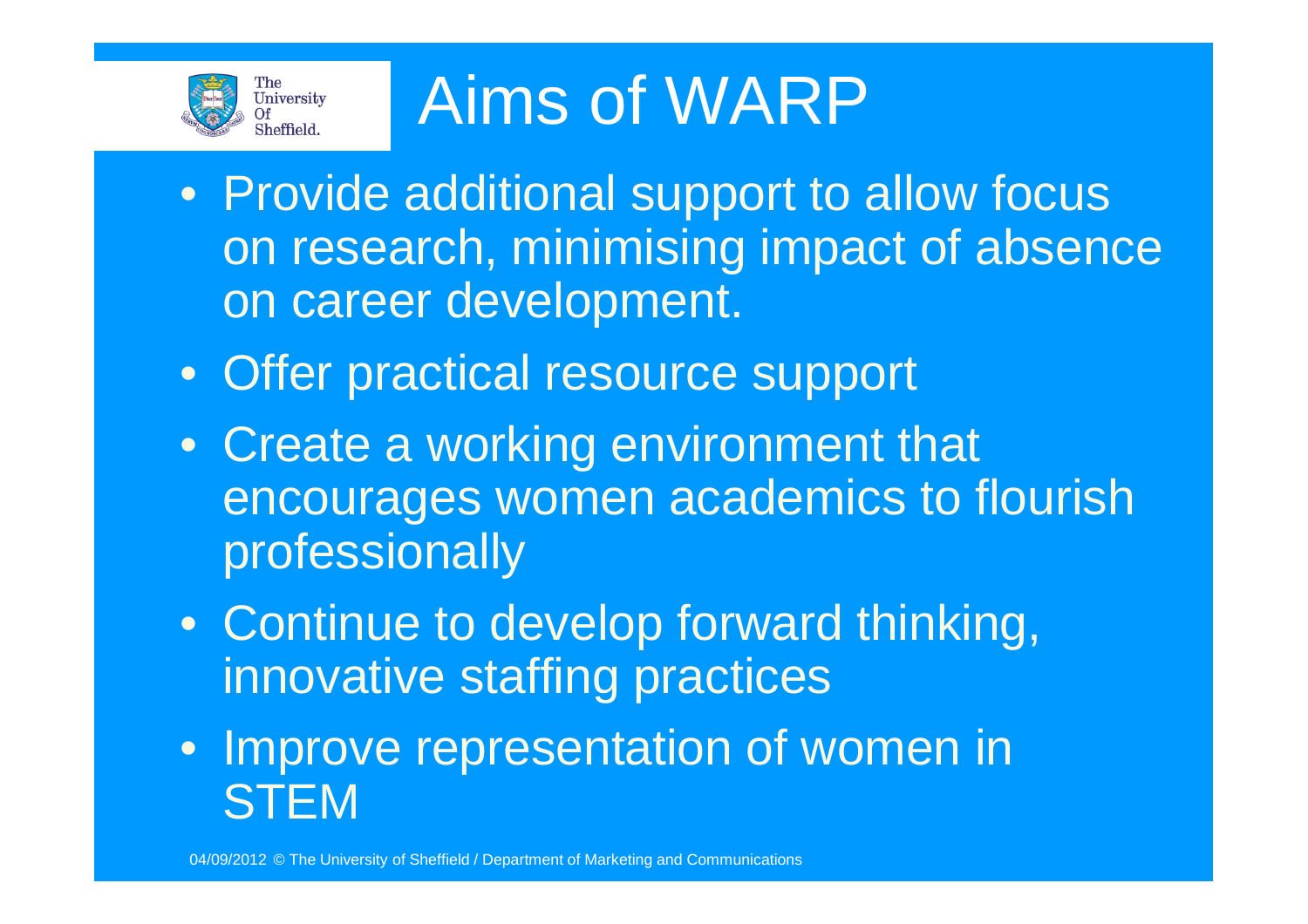

#### Drivers for implementing

#### • 'Accumulated disadvantage' relating to female progression.

|               | <b>Jan 08</b> | <b>Jan 09</b> | <b>Jan 10</b> | <b>Jan 11</b> | <b>Jan 12</b> |
|---------------|---------------|---------------|---------------|---------------|---------------|
| <b>UEB</b>    |               |               |               |               |               |
| <b>HoD</b>    | 18%           | 23%           | 29%           | 29%           | 31%           |
|               |               |               |               |               |               |
| Prof          | 16%           | 18%           | 18.5%         | 20%           | 21%           |
| <b>Reader</b> | 22%           | 24%           | 21%           | 18%           | 17%           |
| <b>SL</b>     | 33%           | 32%           | 34%           | 37%           | 36%           |
| Lecturer      | 44%           | 45%           | 44%           | 44%           | 45%           |

04/09/2012 © The University of Sheffield / Department of Marketing and Communications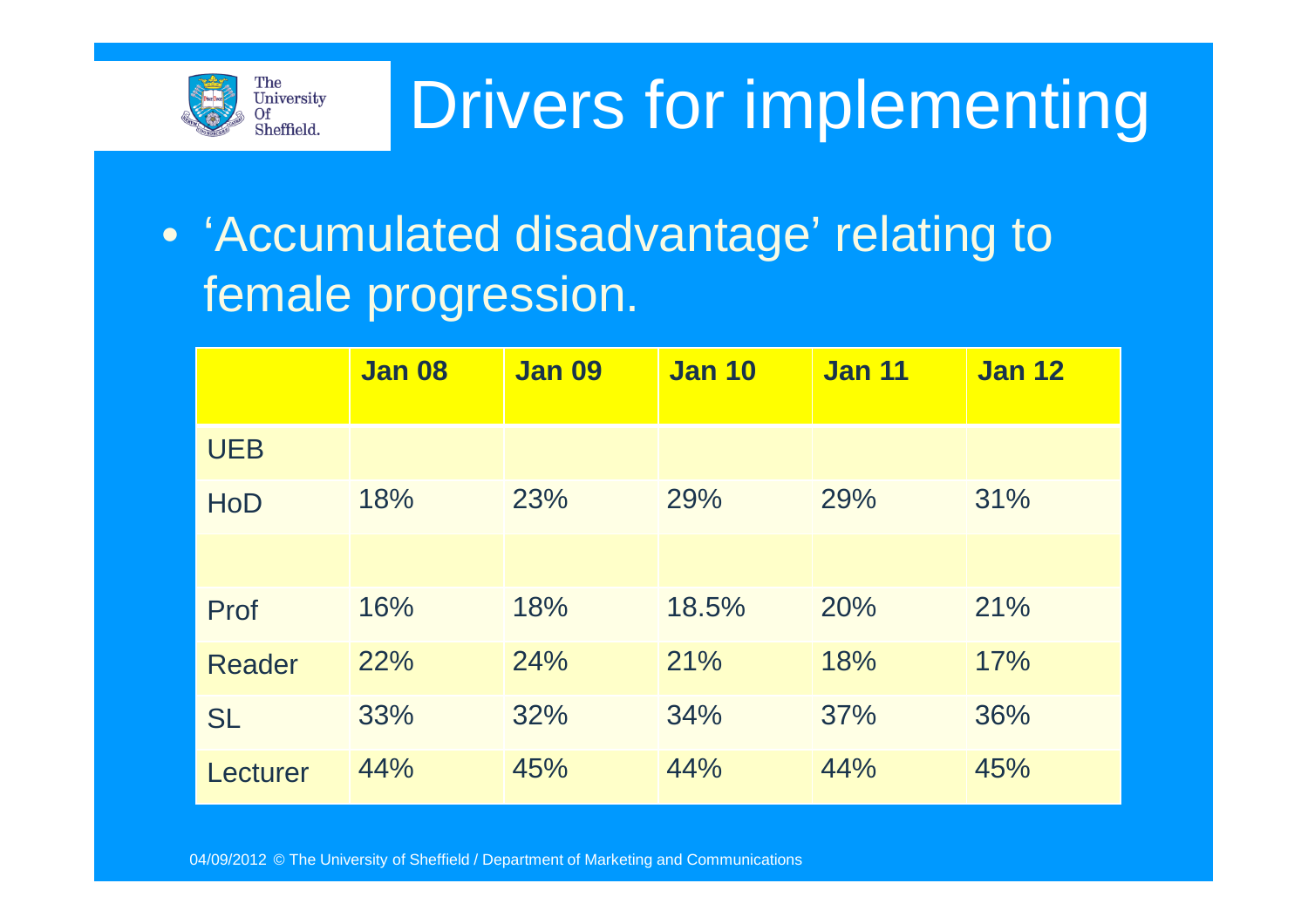

## Drivers for implementing

- Increased drop out rate following maternity leave.
- Feedback from female academics and researchers following Women's Week & other E&D events.
- University KPI to increase the % of female senior academic staff.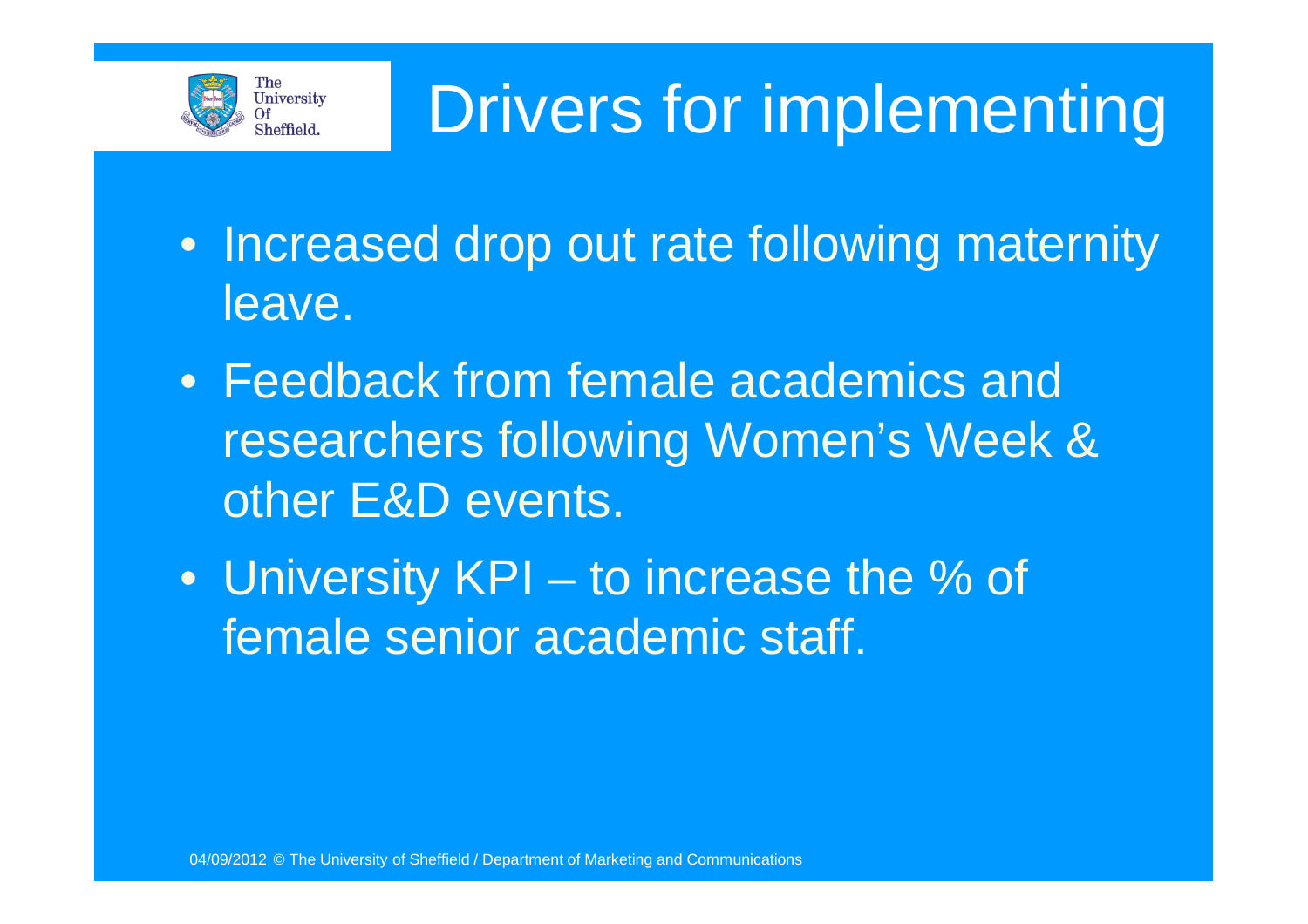

Set up process

- HEFCE Rewarding & Developing Staff **Monies**
- Commitment by University Executive Board.
- Ongoing commitment by University (now recurrent University budget)
- Continuous review by Female Academics' Progression Steering Group.
- Third review in progress.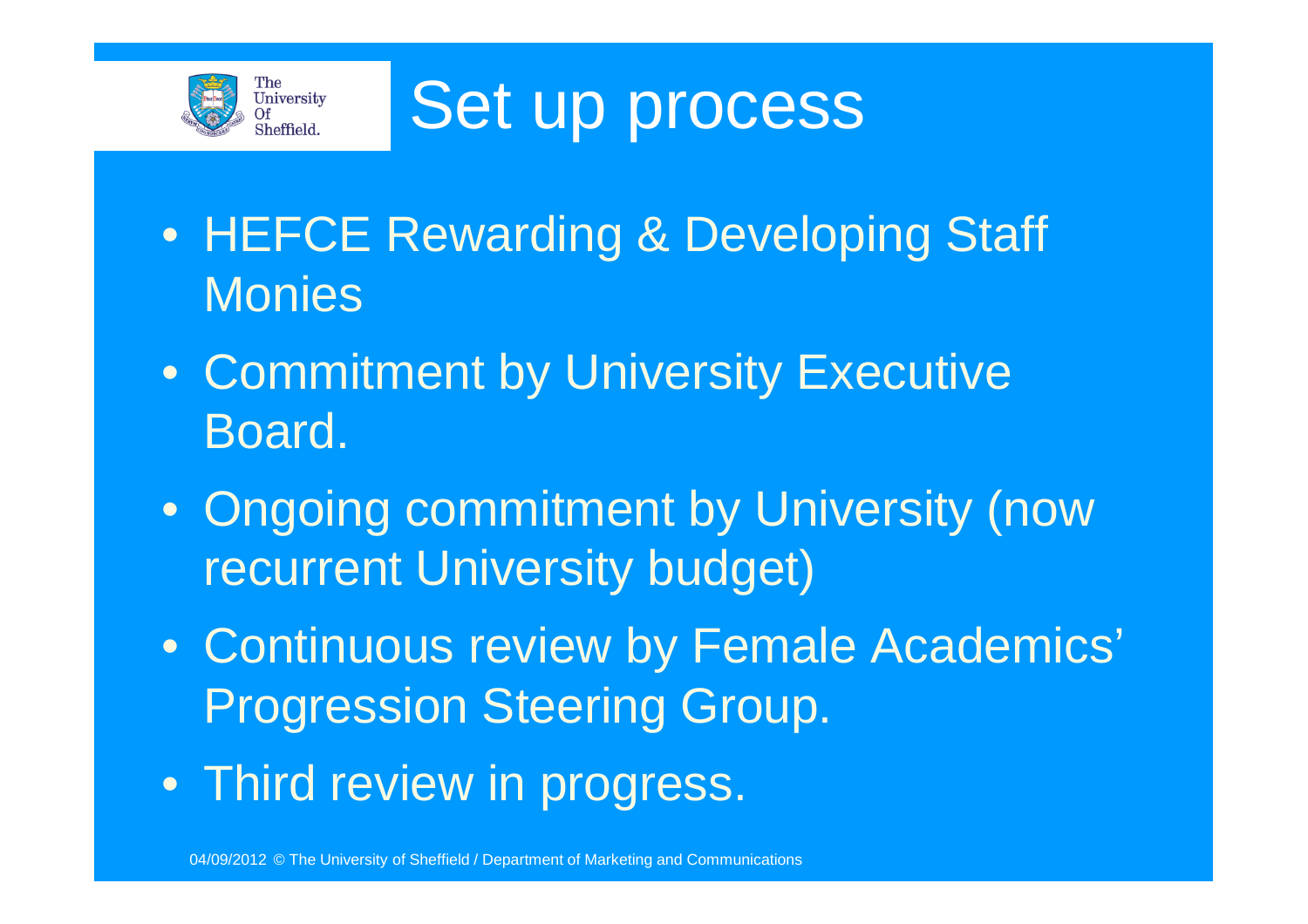

#### Benefits and Impact

- 81 places awarded to 70 women
- Turnover rate of maternity returners has decreased from 25% to 14%
- £1.8M in research grant capture
- 17% have been promoted
- Positive feedback
- Recognition: 2007 Opportunity Now award, Athena Swan